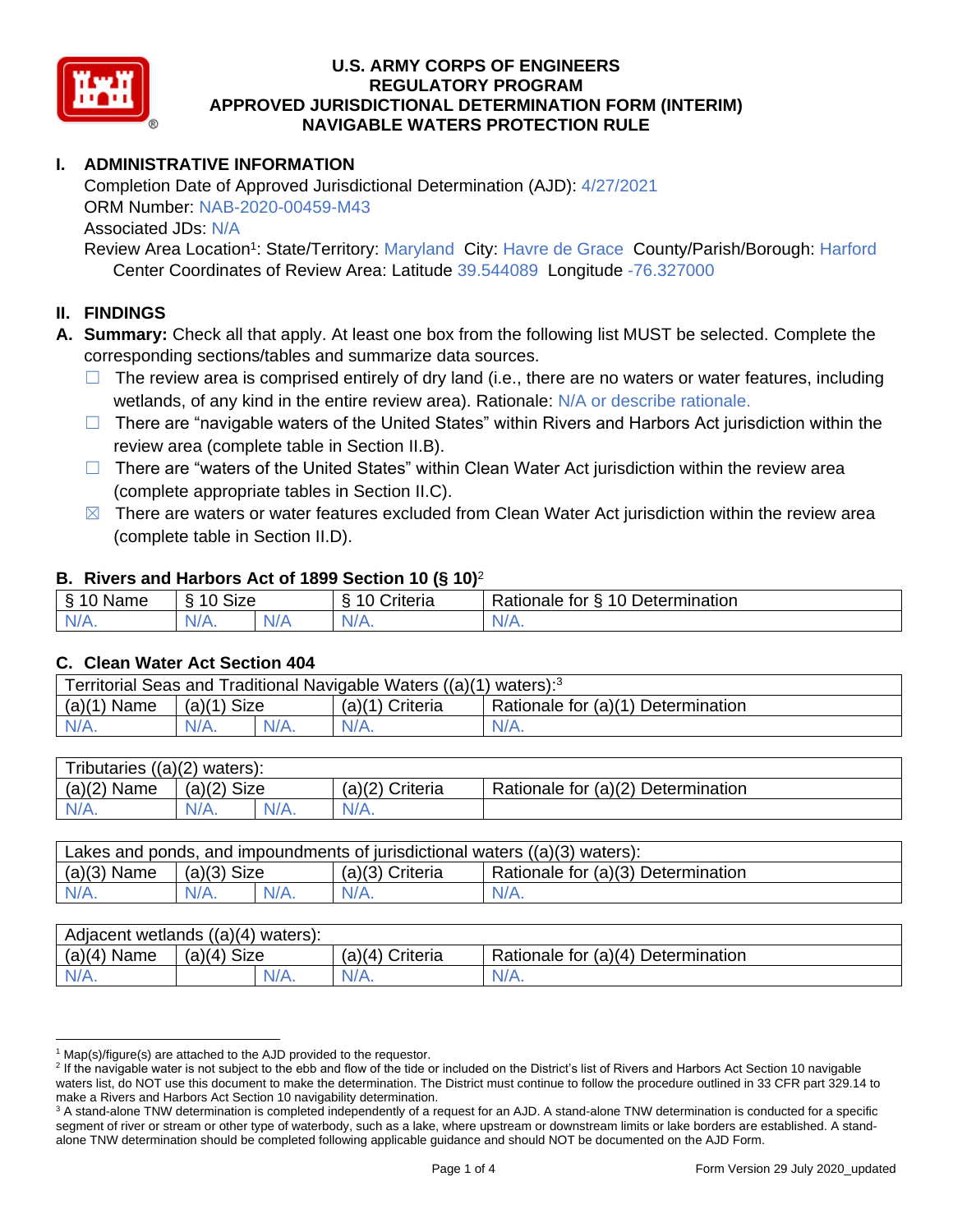

# **D. Excluded Waters or Features**

| Excluded waters $((b)(1) - (b)(12))$ : <sup>4</sup> |                       |                  |                                    |                                                                                                                                                                                                                                                                                                                                                                                                                                                                                              |  |
|-----------------------------------------------------|-----------------------|------------------|------------------------------------|----------------------------------------------------------------------------------------------------------------------------------------------------------------------------------------------------------------------------------------------------------------------------------------------------------------------------------------------------------------------------------------------------------------------------------------------------------------------------------------------|--|
| <b>Exclusion Name</b>                               | <b>Exclusion Size</b> |                  | Exclusion <sup>5</sup>             | Rationale for Exclusion Determination                                                                                                                                                                                                                                                                                                                                                                                                                                                        |  |
| Wetland #1                                          | 0.727                 | $\text{acre}(s)$ | $(b)(1)$ Non-<br>adjacent wetland. | The wetland does not meet the adjacency<br>criteria as defined in the NWPR and<br>therefore, is geographically isolated and falls<br>into exclusion category (b) (1). The wetland<br>does not abut an $a(1)-a(3)$ water; is not<br>inundated by flooding from an $a(1)$ - $a(3)$<br>water in a typical year, and is not physically<br>separated from an $a(1)$ - $a(3)$ water by a<br>natural feature or artificial structure that<br>would allow for a direct hydrologic<br>connection.     |  |
| Wetland #2                                          | 0.105                 | $\text{acre}(s)$ | $(b)(1)$ Non-<br>adjacent wetland. | The wetland does not meet the adjacency<br>criteria as defined in the NWPR and<br>therefore, is geographically isolated and falls<br>into exclusion category (b) (1). The wetland<br>does not abut an a(1)-a(3) water; is not<br>inundated by flooding from an $a(1)$ - $a(3)$<br>water in a typical year, and is not physically<br>separated from an $a(1)$ - $a(3)$ water by a<br>natural feature or artificial structure that<br>would allow for a direct hydrologic<br>connection.       |  |
| Wetland #3                                          | 0.108                 | $\text{acre}(s)$ | $(b)(1)$ Non-<br>adjacent wetland. | The wetland does not meet the adjacency<br>criteria as defined in the NWPR and<br>therefore, is geographically isolated and falls<br>into exclusion category (b) (1). The wetland<br>does not abut an $a(1)$ - $a(3)$ water; is not<br>inundated by flooding from an $a(1)$ - $a(3)$<br>water in a typical year, and is not physically<br>separated from an $a(1)$ - $a(3)$ water by a<br>natural feature or artificial structure that<br>would allow for a direct hydrologic<br>connection. |  |
| Wetland #4                                          | 0.202                 | $\text{acre}(s)$ | $(b)(1)$ Non-<br>adjacent wetland. | The wetland does not meet the adjacency<br>criteria as defined in the NWPR and<br>therefore, is geographically isolated and falls<br>into exclusion category (b) (1). The wetland<br>does not abut an $a(1)$ - $a(3)$ water; is not                                                                                                                                                                                                                                                          |  |

<sup>4</sup> Some excluded waters, such as (b)(2) and (b)(4), may not be specifically identified on the AJD form unless a requestor specifically asks a Corps district to do so. Corps districts may, in case-by-case instances, choose to identify some or all of these waters within the review area.  $5$  Because of the broad nature of the (b)(1) exclusion and in an effort to collect data on specific types of waters that would be covered by the (b)(1)

exclusion, four sub-categories of (b)(1) exclusions were administratively created for the purposes of the AJD Form. These four sub-categories are not new exclusions, but are simply administrative distinctions and remain (b)(1) exclusions as defined by the NWPR.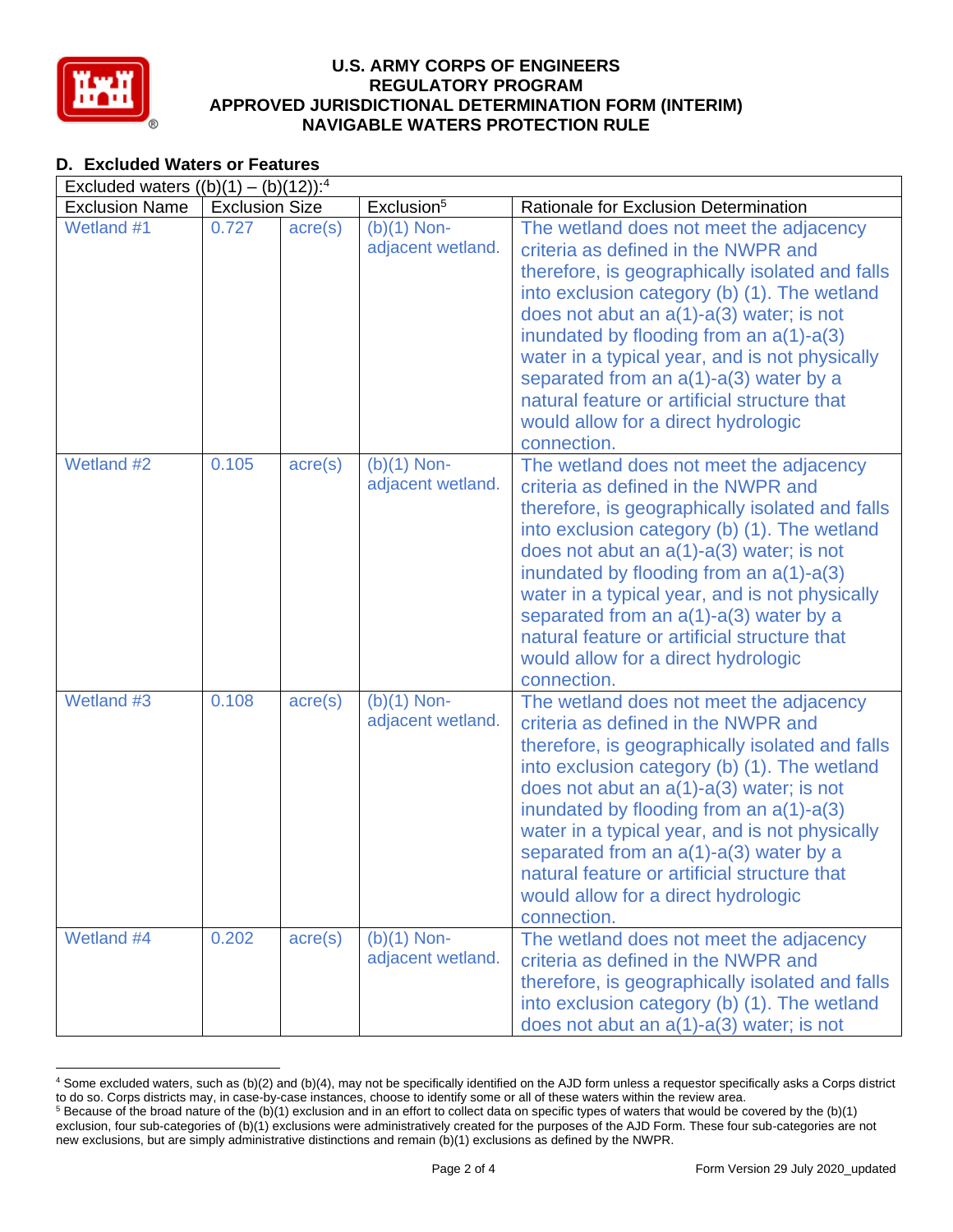

| Excluded waters $((b)(1) - (b)(12))$ : <sup>4</sup> |                       |                  |                                    |                                                                                                                                                                                                                                                                                                                                                                                                                                                                                          |  |
|-----------------------------------------------------|-----------------------|------------------|------------------------------------|------------------------------------------------------------------------------------------------------------------------------------------------------------------------------------------------------------------------------------------------------------------------------------------------------------------------------------------------------------------------------------------------------------------------------------------------------------------------------------------|--|
| <b>Exclusion Name</b>                               | <b>Exclusion Size</b> |                  | Exclusion <sup>5</sup>             | <b>Rationale for Exclusion Determination</b>                                                                                                                                                                                                                                                                                                                                                                                                                                             |  |
|                                                     |                       |                  |                                    | inundated by flooding from an $a(1)$ - $a(3)$<br>water in a typical year, and is not physically<br>separated from an $a(1)$ - $a(3)$ water by a<br>natural feature or artificial structure that<br>would allow for a direct hydrologic<br>connection.                                                                                                                                                                                                                                    |  |
| Wetland #5                                          | 0.143                 | $\text{acre}(s)$ | $(b)(1)$ Non-<br>adjacent wetland. | The wetland does not meet the adjacency<br>criteria as defined in the NWPR and<br>therefore, is geographically isolated and falls<br>into exclusion category (b) (1). The wetland<br>does not abut an $a(1)-a(3)$ water; is not<br>inundated by flooding from an $a(1)$ - $a(3)$<br>water in a typical year, and is not physically<br>separated from an $a(1)$ - $a(3)$ water by a<br>natural feature or artificial structure that<br>would allow for a direct hydrologic<br>connection. |  |
| Wetland #6                                          | 0.145                 | $\text{acre}(s)$ | $(b)(1)$ Non-<br>adjacent wetland. | The wetland does not meet the adjacency<br>criteria as defined in the NWPR and<br>therefore, is geographically isolated and falls<br>into exclusion category (b) (1). The wetland<br>does not abut an $a(1)-a(3)$ water; is not<br>inundated by flooding from an $a(1)$ - $a(3)$<br>water in a typical year, and is not physically<br>separated from an $a(1)$ - $a(3)$ water by a<br>natural feature or artificial structure that<br>would allow for a direct hydrologic<br>connection. |  |

## **III. SUPPORTING INFORMATION**

- **A. Select/enter all resources** that were used to aid in this determination and attach data/maps to this document and/or references/citations in the administrative record, as appropriate.
	- $\boxtimes$  Information submitted by, or on behalf of, the applicant/consultant: Wetland Determination Data Forms, July 13, 2020

This information is sufficient for purposes of this AJD. Rationale: N/A

- $\Box$  Data sheets prepared by the Corps: Title(s) and/or date(s).
- ☐ Photographs: Other: Title(s) and/or date(s).
- $\boxtimes$  Corps site visit(s) conducted on: February 26, 2021
- $\Box$  Previous Jurisdictional Determinations (AJDs or PJDs): ORM Number(s) and date(s).
- ☒ Antecedent Precipitation Tool: *provide detailed discussion in Section III.B*.
- ☒ USDA NRCS Soil Survey: Wetland Report, October 2020
- ☒ USFWS NWI maps: Wetland Report, October 2020